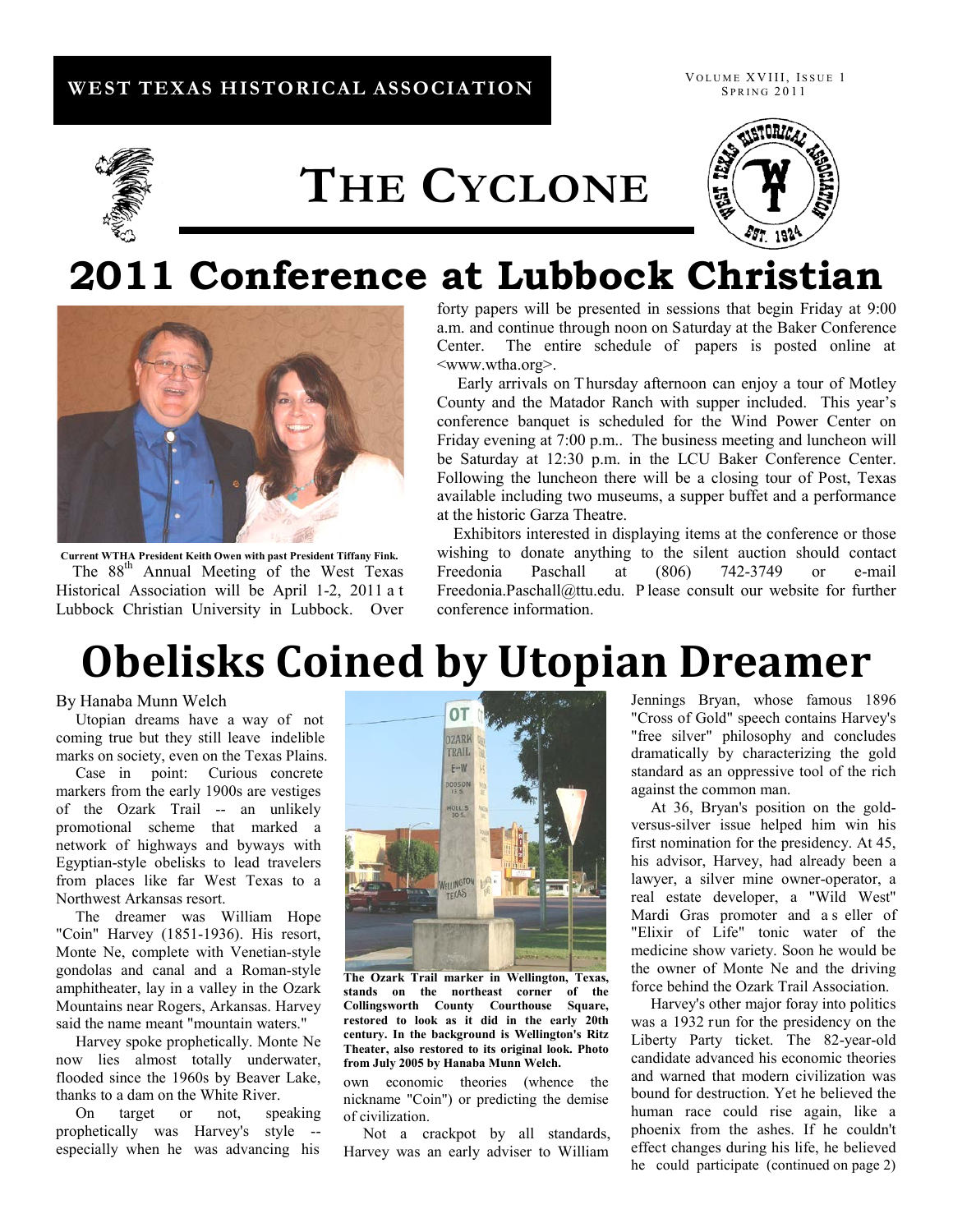## From the Executive Director



Dear Friends and Members of the Association:

Please remember to register for the upcoming annual meeting April 1-2 on the Lubbock Christian University campus in Lubbock. The program committee of Michael Whitley, Glen Ely and Joe Specht have put together a great slate of presentations that range from perspectives on Dorothy Scarborough to issues revolving around health and medicine on the West Texas frontier. President Keith Owen has arranged for spacious and fully appointed session rooms in the Baker Conference Center and the American Heritage Building that are immediately adjacent to one another. Robert Hall, the annual meeting coordinator, has been working with the local arrangements committee to set up some very interesting tours of Motley County and Post City. Many thanks go to Marisue Potts Powell of Matador and Linda Pucket of Post for setting that up.

We are also expecting our friends from the East Texas Historical Association and the Center for Big Bend Studies as usual. However, this year we will also have on hand sponsored sessions from the South Texas Historical Association, the Texas Historical Commission, a presentation from the Historical Society of New Mexico, another from the Edwards Plateau Historical Association, and two papers from the 2010 Fellows from the Excellence in West Texas Fellowship Program. It will be a banquet for West Texas History lovers.

See you in Lubbock, Tai Kreidler, Executive Director

# **Obelisks Coined**

(continued from page 1) posthumously in civilization's rebirth. To that end, Harvey planned to build a 130-foot-tall obelisk at Monte Ne to house a time capsule with examples of inventions to record human technological progress and also his own treatise explaining the reasons for mankind's demise.

 Harvey didn't expect an artificial lake to cover the area. Instead he expected cataclysmic events like earthquakes and volcanic eruptions to level the terrain, leaving visible only the tip of his obelisk. A plaque at the top was to have said, "When this can be read, go below and discover the cause of the death of a former civilization." But the only obelisks ever built were the far-flung ones Harvey first suggested in 1913 as markers for the Ozark Trail system -- typically 20-odd feet tall and inscribed at their points with "O.T." In Monte Ne, center of his empire, the soaring obelisk never came to be.

 Why was Harvey so enamored of obelisks? Perhaps because they represented all things Egyptian and something of an **Tulia marker, photo by** antithesis to all things English. Harvey was no anglophile. **Holle Humphries.** 

"Harvey despised England . . . particularly their banking system, which he saw as the agent that had infected and corrupted America's own," reads a 2002 treatise written by someone identified only as R.T.J. at: http://users.aristotle.net/~russjohn/history/montene.html. In the English banking system, Harvey saw a plot to rule the world.

 Harvey's own plea was for a structured society -- one that would function as efficiently as Pharaoh's Egypt when Joseph was in charge, albeit with nationalization of major industries to replaces taxation as a way to fund the operation of the government. A cap on personal wealth was part of Harvey's plan. No one in his ideal system would own more than 100 acres or have a net worth of more than \$50,000 in cash. Harvey's version of socialism reflected the times just as Franklin Delano Roosevelt's measures for dealing with the woes of the Great Depression played off the same thinking.

 In some cases, Utopian dreams were much more than talk as in the case of Clarendon, a Panhandle settlement started as a Methodist utopia of sorts in 1878, predating Harvey's Monte Ne by more than two decades. Even so, some of the cowboys in the area thought it less than perfect, nicknaming it Saints' Roost for its no-alcohol policy.

 But so it is with Utopian dreams. They exist in all their perfection only in the minds of their inventors and on paper. But the late 19th- and early 20th-century, attempts to create perfect places made things happen. Cities grew, highways developed along certain routes, people maintained hope for better times to come. Sometimes all it took

| <b>OZARK</b>                 |     |  |
|------------------------------|-----|--|
| TRAILS                       |     |  |
| WEST                         |     |  |
| NAZARETH <sub>20</sub>       |     |  |
| DIMMITT 37<br>BOVINA 70      |     |  |
| FARWELL 88                   |     |  |
| CLOVIS 93<br>PORTALES 112    |     |  |
| ELIDA                        | 133 |  |
| <b>KENNA</b>                 | 44  |  |
| ROSWELL 210<br>MESCALERO 300 |     |  |
| TULAROSA · 3/8               |     |  |
| ALMAGORDO 333                |     |  |
| EL PASO                      | 429 |  |

then and all it ta kes now to catch people's fancy is the ring of a slogan, like FDR's "New Deal" or Lyndon Johnson's "Great Society."

 Better yet, sometimes all it ta kes is a powerful symbol imbued with historical greatness and a hint of mystery -- something like an obelisk.

### **Civil War Sesquicentennial**

This year marks the beginning of the Civil War sesquicentennial. F rom Virginia to Arkansas to Pennsylvania, states, museums and battlefield parks will commemorate the important anniversary. B elow is a list of technology resources that will help Civil War enthusiasts keep up with activities. It's almost enough to make those of us who remember the Civil War Centennial start to Twitter.

**National Parks Service (nps.gov/civilwar)**  contains a cal endar of events at different national battlefield parks; also contains historical information about the war.

**Facebook**'s Civil War Sesquicentennial network connects people and organizations interested in the commemoration.

**Twitter@civilwarwp** sends tweets about wartime events on t he day they happened 150 years ago. I nformation is taken from state archives, military records, memoirs, letters, and newspapers.

The Civil War Trust (civilwar.org/150<sup>th</sup>**anniversary)** gathers sesquicentennial news and maintains a calendar of upcoming events.

**The Civil War Times/ America's Civil War magazines (historynet.com/sesquitennialpartnerships)** has links to partner websites, including the National Archives, the Smithsonian, The Gettysburg Foundation, and many state-level sesquicentennial committees.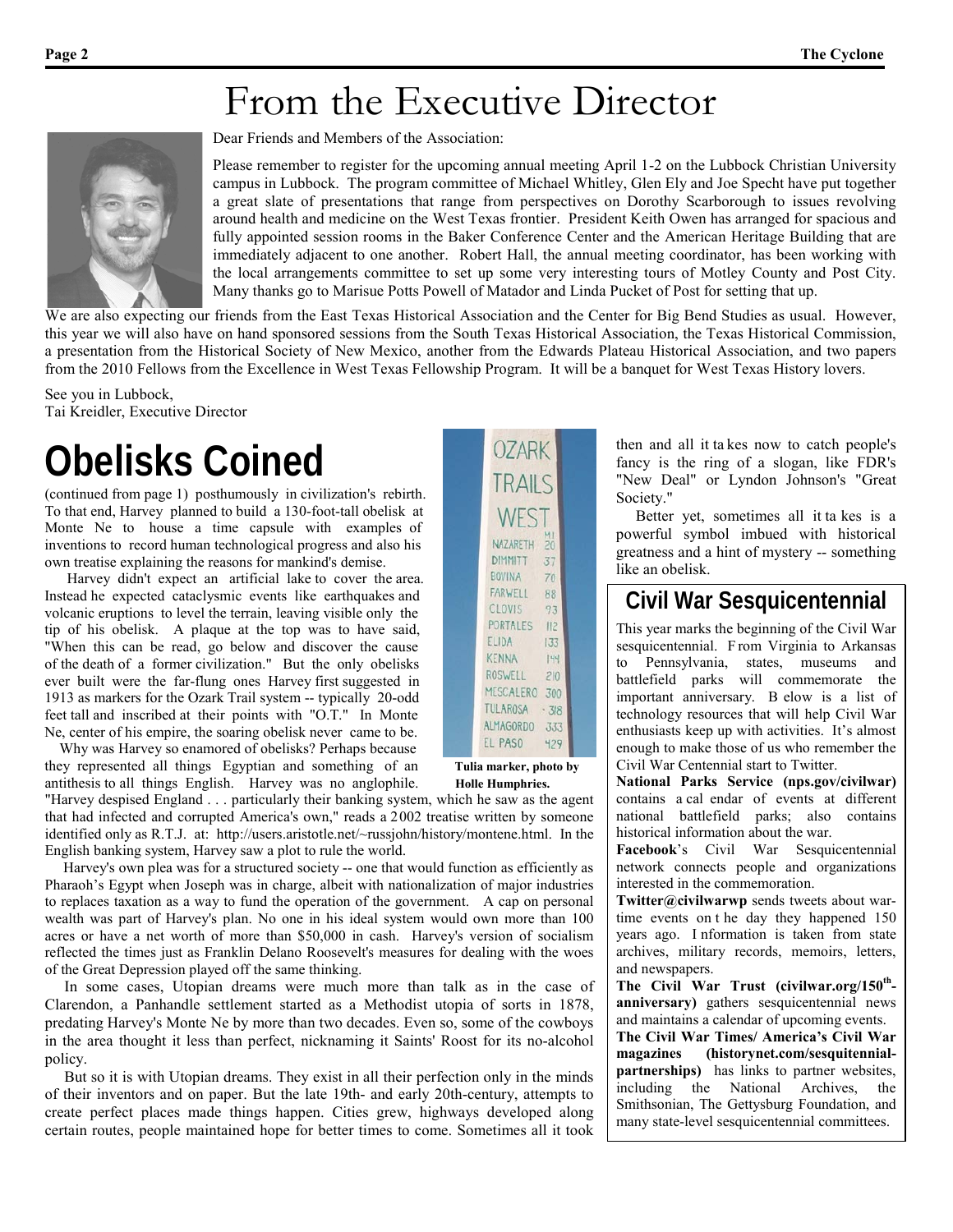# The Border Post of Phantom Hill

#### *[Reprinted from the 1938* Year Book*.]*

 In the eastern part of Jones County, on the south bank of the Clear Fork of the Brazos River, stand about twenty lone rock chimneys and the decaying ruins of three stone buildings. These are the remains of the once famous frontier post of Phantom Hill, or as it was commonly designated in the records of the War Department, The Post on the Clear Fork of the Brazos. The morning reveille has long ceased to sound; and the evening guns, warning Indians of the White man's tenure, have hushed their ominous voices. Although at one time an important government post, no American flag floats above its silent ruins today; and the curious passer-by fails to find on the site a fitting memorial. T he enterprising farmer who owns the land on which the old fort stood, uses the arsenal, which is still intact, as a part of a cow lot; he quarters his pigs in the tumbled-down commissary (once the best building on the hill); and he reserves the guard-house for his own home.

 Manuscript records in the federal archives at Washington reveal the details of the history of The Post on the Clear Fork of the Brazos. Shortly after we acquired the Mexican Cession in 1848, travelers began to make their way across western Texas toward the California gold fields. W hen they passed the border settlements the hostile Indians destroyed their caravans, murdered the emigrants, and took away as booty all their equipment. Then, too, many times the bleaching bones of the argonauts were left on the uncharted prairies and deserts as mute evidence of the dangers of Western travel. In order partially to guard against these dangers, the federal government sent Captain R. B. Marcy in 1849 with a detachment of eighty men to survey a route from Fort Smith, Arkansas, to New Mexico and California. O n his way out via the Canadian River, he established a route which was later known as the Albuquerque Trail, and on his return journey he passed along the frontier of Texas and surveyed what the War Department named the Marcy Trail. A short time later, in planning a line of forts for the protection of the Texas border settlements, the return route was adopted.

by C. C. Rister



**Fort Phantom Hill today. (photo courtesy Fort Phantom Foundation.)**

 The second post on this line south of the Red River was Phantom Hill. B revet Lieutenant Colonel J. J. Abercrombie with companies C and G of the Fifth Infantry arrived on the Clear Fork in the early evening hours of November 14, 1851, as the first unit of federal troops to occupy Phantom Hill. T his force was augmented two days later by the arrival of companies B, E, and K of the same regiment.

 A situation which might have proven embarrassing, yet which did not (because of the isolation of the post), was that the land upon which the post was located was not owned by the federal government. On August 3, 1851, a large tract of land including the Phantom Hill site was sold to A. C. Daws for the sum of fifty dollars. This, as will be noticed from the date of the establishment of Phantom Hill, was but three months before the first troops arrived.

 In beginning construction work at the post, adequate building material constituted a serious handicap. The surrounding country was a vast prairie, except for a dense growth of scrub oak covering a sandy ridge on the north bank of the Clear Fork and bigger timber along the stream. But this was unsuitable for anything except fuel. Trees for building purposes were not found less than six miles from the post, and these had to be hauled in ox-drawn wagons. B ut a good stone quarry was found on the east bank of Elm Creek about

two miles from the fort. H owever, the erection of stone buildings required time and skilled masons. Consequently several months were to elapse before the place was to assume the appearance of a regular army post. Most of the buildings were "jacals" (consisting of upright poles interlaced with boughs and daubed with mud).

 A suitable water supply was another draw-back. F or a time both the soldiers and horses drank the brackish and unsanitary river water (unsanitary because decaying carcasses of buffaloes were in its silt-filled bed). A short time later a spring was found on the brow of the hill near the post and this furnished water for the men until the warm dry summer months when it became necessary to look about for a more permanent supply. As a final solution, a large number of wagons were used to haul water in barrels from a well about four miles distant.

 Still another handicap, and probably the most serious one, was the absence of a post garden. Because of a lack of vegetables in the diet, the soldiers suffered physical ailments. On this point Brevet Lieutenant Colonel W. G. Freeman, inspecting the post in 1853 noted, "Scurvy also prevails to some extent, owing to want of vegetable diet, and as a p revention, Dr. Taylor recommends that pickles be added to the ration." Still another novel way to supply this deficiency was resorted to during the early spring. Surgeon Alexander B. Hanson reported in 1852 that diminutive species of allium (onion), which the men call "wild onion" was abundant early in March, but did not last long; and, as the men had been many months without fresh vegetables, they availed themselves freely on this luxury. Scurvy, intermittent fever, dysentery, colds, and pneumonia were common ailments.

 Colonel Abercrombie remained in command of the post until April 27, 1852, when he was succeeded by Lieutenant Colonel Carlos A. Waite. On August 24, 1853, four companies of troops were withdrawn for duty elsewhere, and the sole company remaining was joined, on September 23 of the same year, by Company I of the Second Dragoons. These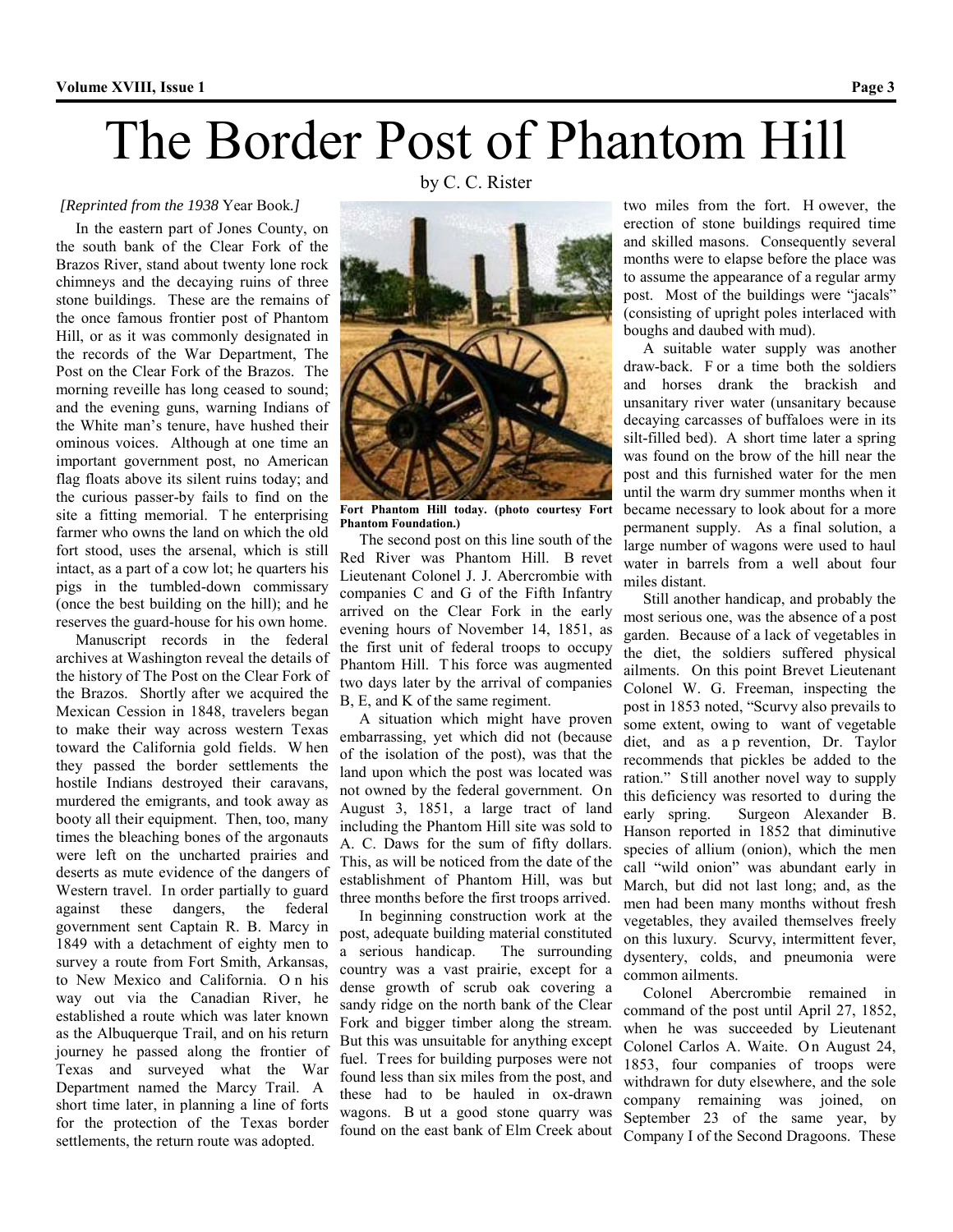#### **Page 4 The Cyclone**

men, numbering one hundred and thirty-indicated plainly on the headstone of the on escort and without arms—there being abandonment on April 16, 1854. O n children of Lieutenant Burns. September 24, 1853, Major H. H. Sibley took command, but he was withdrawn in soldier as a r omantic figure, engaged in a the following March, leaving the fort in continuous round of exciting adventures. command of Lieutenant W. H. Lewis; Company C, Captain T. H. Fowler, and Second Lieutenant B. Wingate; Company E, First Lieutenant W. W. Burns, and Second Lieutenant C. W. Lear, and Second Lieutenant D. C. Stith.

 These names are mentioned to show that none of the celebrated officers commonly mentioned in the folklore of the country were ever stationed at Phantom Hill. Local residents have heard that Robert E. Lee, Albert Sidney Johnston, Joseph E. Johnston, George Thomas, and other men who became famous at a l ater time were stationed here. Space does not permit presenting available records to show the various assignments of these men during the tenure of Phantom Hill as a regular army post; but it may be successfully proven that each was stationed elsewhere. L ieutenant Colonel Robert E. Lee was in command at Camp Cooper for a time following the abandonment of Phantom Hill, and undoubtedly later visited its ruins many times in his reconnaissance along the frontier, but he was never stationed there. Indeed, he did not come to Texas until the year following its abandonment as a regular army station. As to Colonel Albert Sidney Johnston, he was never given a regular station at Phantom Hill, but he visited it from time to time as paymaster of the frontier posts. Then, finally, it is quite probable the Joseph E. Johnston and George Thomas, and even Earl Van Dorn, had occasion to visit the post in their days of service along the frontier; but official records prove that each was stationed elsewhere during its period of troop-tenure.

 But Lieutenant Colonel Carlos A. Waite and Major H. H. Sibley later arose to positions of considerable importance in army circles. W aite was in command of the Department of Texas when it was taken over by the Confederacy, and in 1862 Sibley led an expedition into New Mexico. It should be stated, too, that the two children buried near the post were not the offspring of Robert E. Lee, for indeed some companies there were not a half Lee's family remained at Arlington, Virginia, during this period; but—as is detachments (all old soldiers) being absent the Indians would beg, steal, and make

But early manuscript records of the Adjutant General's Office, Department, prove to the contrary. T he isolated officers and men had advantages of a well-ordered environment, and their duties in protecting the border settlements trains. Surveying and reconnoitering from the constant forays of Indians called for arduous service, sleepless nights, long hours of weary marching without seeing friends or foes, enduring pangs of hunger when food was not to be had, or parching thirst while crossing arid wastes were a few of their drab experiences. In fact, those who joined the army seeking adventure, were generally disappointed; they found discomfort and hard service instead.



**Photo courtesy of Fort Phantom Foundation.**

 The post on the Clear Fork of the Brazos was one of the loneliest stations along the entire Texas frontier. B oth officers and men disliked its exacting duties, and desertion among the men was common. P erhaps isolation and poor transportation facilities also accounted for faulty equipment as is indicated in Colonel Freeman's report of 1853:

 "The troops have only fatigue clothing. A small quantity of the new pattern has arrived for two of the companies ( B and C) and invoices of a full supply for the whole command has been received. F our of the companies are partially armed with percussion muskets, the fifth (B) in part, with musketoons, though an invoice for a supply of muskets, to replace this indifferent arm, has been received."

 The battalion could not be reviewed or exercised owing to the large number of raw recruits who had joined a fortnight before, and the few old soldiers in the ranks. In dozen instructed men under arms—three

nine, formed the garrison until its common grave of the two—they were the none in the company stores for issue. It is customary to picture the frontier requisitions have been made for arms, etc., Brevet Colonel Waite reported that "small which have not been complied with. We now have fifty-five recruits without arms."

> Phantom Hill was supplied from the Austin Depot, in which service twenty-four wagons, twelve horses, ninety-three mules and twenty-six oxen were used. Troops were often detailed to accompany supply detachments, and parties for the pursuit of raiding Indians were frequently sent out from the post. O n long marches the men were issued rations of flour, coffee, sugar, and bacon; and because of having to eat bread which they must cook (mixed with water from prairie ponds, many times stagnant), stomach trouble was a common ailment. T hey were provided with Dutch ovens. These had folding handles which enabled them to carry them handily on their backs or tied to their saddles. As an experiment, they were first given hardtack; but they complained that it would soon become stale, so finally they were ordered to cook their own bread.

> > The Indian tribe living in the vicinity of the post was the Southern Comanche (Penateka), although Lipans, Kickapoos, and Kiowas were occasional visitors. These tribes were largely nomadic. Their lodges were speedily erected wherever they stopped, and were made of a few poles cut upon the spot or carried with them, and scantily covered with skins, blankets, or pieces of muslin procured from the whites. In an article written for *Hunters Magazine* in 1911, Mrs. Emma Johnson Elkins, who lived for a time at the post, tells an interesting story of a visit of hostile Comanches to Phantom Hill. S he stated that on one occasion the alarm was sounded. "Then," she says, "the soldiers were soon out in battle array. The whole tribe of Northern Comanches was coming in sight, the head chief, Buffalo Hump, in the lead, followed by his subordinates; then came the warriors, squaws and papooses, 2,500 in all. Seeing the preparations for their reception, it was too much for the noble red men and they passed on with scowls and angry looks, going in a westerly direction." Federal records are silent as to Indian attacks on t he post, although they tell of frequent visits, on which occasions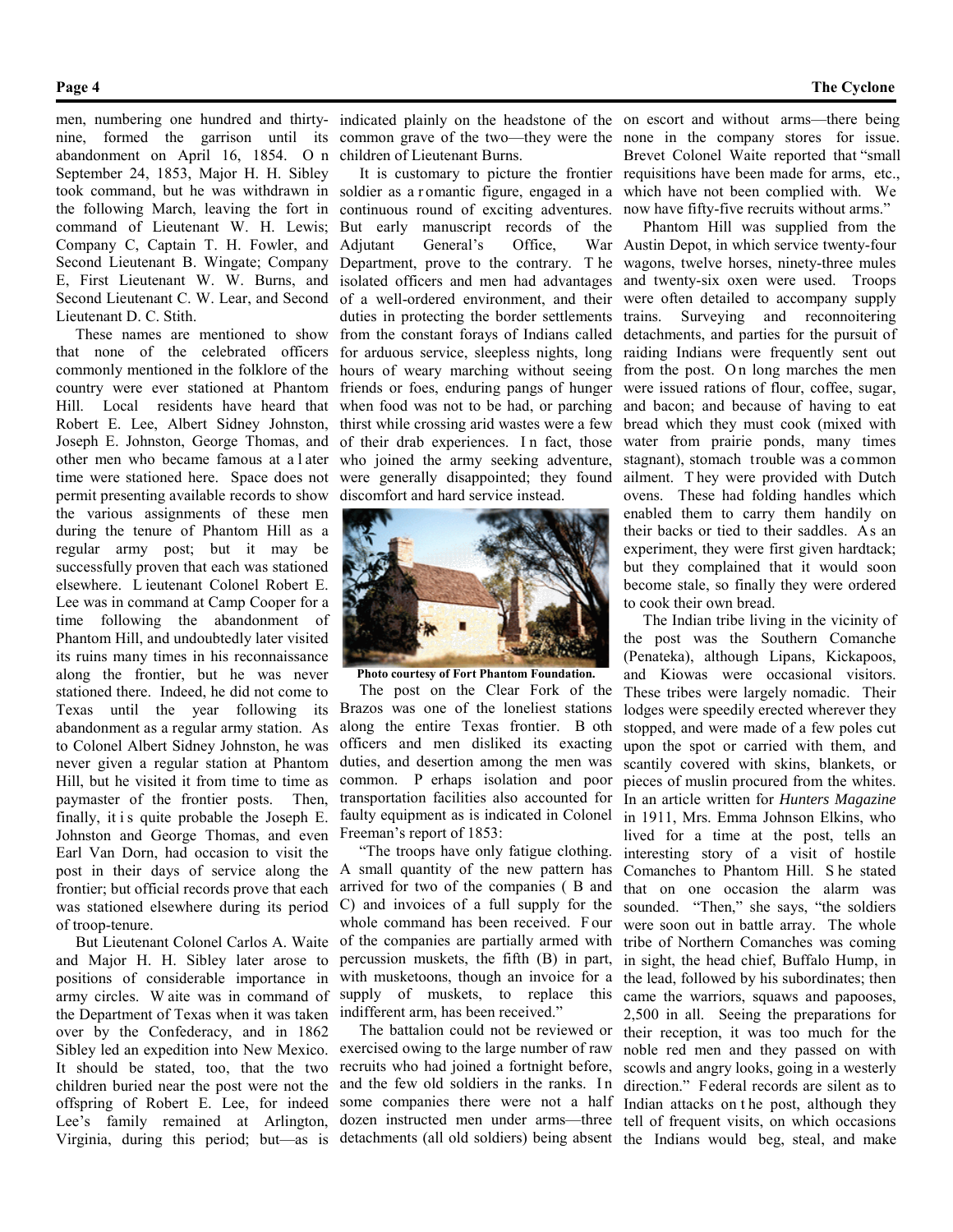ambush.

 The name Phantom Hill, as was previously stated, was not the official designation of the post. However, it was so commonly used as virtually to make it that. There are various theories as to why it was crossed the Red River near Preston, thence so called. One is that the summer mirage causes the hill to stand out sharply but that it gradually assumes its normal appearance when approached; some ascribe its name to its lonely site; but probably the most interesting is thus given by Mrs. Elkins: "On a bright moonlight night a group of officers and party of men were encamped a short distance from the new post when one of the party seeing a tall white figure on the hill (probably an Indian with a white blanket around him), exclaimed: 'A ghost!' Another said, ' A Phantom on the hill!' This name was unanimously adopted." Available War Department records do not throw light on t he controversy. O ne merely states that the "Post of the Clear Fork of the Brazos" was known locally as "Phantom Hill."

 Another disputed point is in connection with the destruction of the post. Who burned Phantom Hill? O ne writer has it that Indians burned the post after it was evacuated by the federal troops in order to rid themselves of this white man's menace; another states that it was destroyed by Confederate soldiers; and still a third miles from Fort Belknap and 56 miles from asserts that it was burned by its own men the first night after abandonment. T he two. It was, I believe built in 1851 or third is correct. A traveler who visited the post in 1858 stated that there was nothing left on the hill but the lone chimneys and wrote that it was burned after being ordered to some other post. O ver abandonment. B ut why or by whom, he does not say. M rs. Elkins states that the first night after the soldiers had marched out from the post, a soldier by the name of Scullion, together with a slave belonging to Mr. T. N. Gibbins ( probably Lieutenant Givens) returned and burned it to the ground. She states that the soldier was subsequently tried and convicted of the charge. H er account was in part substantiated in 1858 by W. L. Ormsby, who tells of its destruction (quoted later).

 The military history of Phantom Hill does not entirely end with its evacuation in 1854. Four years later a contract was awarded to John Butterfield to conduct a mail service for the United States

the extent of firing on the soldiers from the Pacific. T he two eastern terminals of the line were St. Louis, Missouri (or a point about one hundred and fifty miles west of St. Louis) and Memphis, Tennessee. These two lines converged at Fort Smith, Arkansas, and formed one which then traveled southward via forts Belknap, Phantom Hill, Chadbourne, and on westward through New Mexico and Arizona to San Francisco. Man y times troops used to protect government mail were quartered temporarily at Phantom Hill where there was a s tage station under the care of a Mr. Burlington and his wife.



**Photo courtesy of Fort Phantom Foundation.**

 An interesting description of Phantom Hill is thus given by W. L. Ormsby, special correspondent to the New York *Herald*, the first passenger going west over the Butterfield line:

 "Our next stopping place was at Phantom Hill, a deserted military post, 74 Fort Chadbourne, on the road between the 1852, and after being occupied for some time was destroyed by fire by the soldiers in 1853 [ 1854], on the occasion of their half a million dollars worth of property was destroyed at the time; yet after a pretended investigation, no conclusion was arrived at as to the cause of the diabolical deed. It was said that the officers and men were heartily disgusted with the station, and wished to make certain of never going back, that as they were leaving the fort, one of the principal officers was heard to say he wished the place would burn down, and that the soldiers, taking him at his word, stayed behind and fired the buildings. Two things are pretty certain; first, that the in ruins and once more it became necessary officers did not like the place; and second, that whether accidentally or not, it burned down just as they left it. M ost of the one of the main units in this new line, it

themselves generally a n uisance, even to government from the Mississippi Valley to reflected the light of the full moon as we drove up it might well become the title of "Phantom Hill." T here are ruins of from 40 to 50 buildings, including an observatory and magazine; the latter was built entirely of stone, and was so little injured that Dr. Birch took it for a company store-house; the stable is also a fine stone building, so that altogether, Phantom Hill is the cheapest and best new station on the route. There is a fine well, 80 feet deep and 20 feet in diameter, which, when we passed, had 17 feet of water in it. One of the houses whose walls are nearly perfect is used by the station men. Mr. Burlington and his wife we found here all alone, hundreds of miles from any settlement, bravely stopping at their post on Phantom Hill, fearless of the attacks of blood-thirsty Indians-- as brave a man as ever settled on a frontier, and a monument of shame to the cowardly soldiers who burned the post. The fort is now needed to protect the frontier, and should form one of a great chain of military stations along the overland mail route, which needs all the protection that the government has promised."

when he visited it on October 2, 1858, as Northern Comanches, as they run down "The station is directly in the trail of the into Texas on their marauding expeditions. To leave this and other stations on the route so exposed is trifling with human life, and inviting an attack of the helpless defenders on the mail. As I have already said, there will be designing white men as well as Indians, whose cupidity must be overawed by adequate military protection. L et but this be afforded, and I predict for the mail route a complete success, as well as a rapid settlement of the many fertile and desirable spots along the line."

chimneys are still standing, and as they was used as a sub-post. On June 5, 1871, a The overland route was abandoned with the approach of the Civil War, and the new Confederate line of defense (running north and south) was farther east. D uring the period of the great struggle very little is known about Phantom Hill. But with the dawn of peace the eager settlers again sought the broad expanses of the western part of the state and settled near it. Hardy cattlemen reoccupied their deserted ranches, the larger number of which were to throw out along the frontier a line of forts. Although Phantom Hill did not form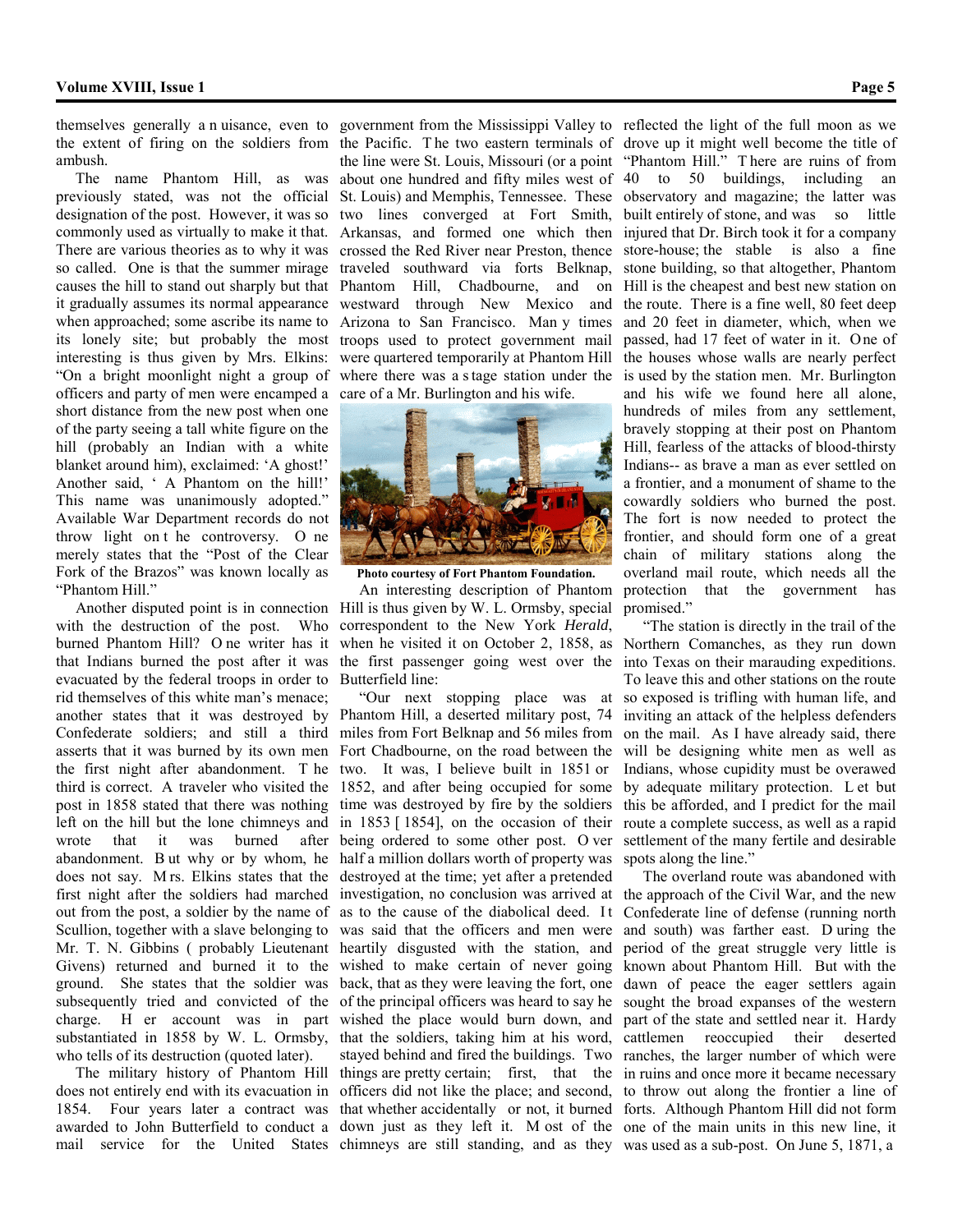company of troops were sent out from Fort Griffin, a post located on the Clear Fork of the Brazos, about fifteen miles north of the present town of Albany. These troops were under the command of Captain Theodore Schwan of the Eleventh Infantry. The purpose of the sub-post, (in addition to guarding the mail line) is found in a special order issued November 24, 1871:

 Captain Theodore Schwan, Eleventh United States Infantry, with Company G, one non-commissioned officer, and four privates of the Cavalry and two Tonkawa Scouts, is to occupy Phantom Hill, leaving Fort Griffin on the  $8<sup>th</sup>$  of January, 1872. . . . The detail of one non-commissioned officer and six privates to guard the mail station at Mountain Pass, Texas, will therefore be furnished from the Infantry company, for the time being, stationed at the sub-post of Phantom Hill.

 Mountain Pass was the first stage station south of Phantom Hill on the road to Fort McKavett. It was located in a precipitous pass of a range of mountains about thirty miles distant. Here a d etachment from Phantom Hill was attacked in 1874 by a force of seventy-five Comanche and Kiowa; and after a sharp engagement, lasting one and one-half hours, the Indians were driven away with six killed and several wounded.

 With the cessation of Indian attacks and the coming to western Texas of thousands of immigrants, Phantom Hill became a thriving frontier town. Sa loons, gambling halls, a hotel, and shops arose on the abandoned sites of officers' quarters and barracks. When the survey of the Texas and Pacific Railroad was run through Texas, the people of this bustling little town began to talk of a good shipping point for their rapidly expanding business enterprises; and with the organization of Jones County, they hoped that Phantom Hill would become the county seat. But as so often happens in the rapid settlement of a frontier, another town, nearer the center of the county, was chosen, and Phantom Hill was abandoned. M erchants and professional men loaded their goods and household effects into freight wagons and moved to Anson or other nearby towns.

 With the rapid development of the country in the last quarter of the nineteenth century, the cowboy and farmer took the place of the soldier and freighter. T hey knew and cared little about the smut-scarred chimneys and ruins scattered over the hill, so the glamorous days of the post were soon forgotten. Then, too, the rapidly changing tides of immigration swept from the vicinity those frontiersmen who were acquainted with its early history. Today there are many who are interested in preserving traditions of the past, but little has been done to make possible their worthy intentions. Some gifted at writing have done more in this respect than folklorists and patriotic societies. No memorial erected at Phantom Hill would be more fitting than a poem written by the poet-ranchman, "Larry" Chittenden, the first stanza of which reads:

 On the breezy Texas border, on the prairies far away.

 Where the antelope is grazing and the Spanish ponies play;

 Where the tawny cattle wander through the golden incensed hours

 And the sunlight woos a landscape clothed in royal robes of flowers;

 Where the Elm and Clear Fork mingle, as they journey to the sea,

 And the night-wind sobs sad stories o'er a wild and lonely lea;

 Where of old the dusky savage and the shaggy bison trod,

 And the reverent plains are sleeping 'midst drowsy dreams of God;

 Where the twilight loves to linger, e'er night's sable robes are cast,

 'Round grim-ruined, spectral chimneys, telling stories of the past,

 There upon an airy mesa, close beside a whispering rill,

 There to-day you'll find the ruins of Old Fort Phantom Hill.

 As winsome as is this poem, it tends to preserve inaccuracies. In the second stanza the writer mentions the legend "This old fort was first established by the gallant soldier Lee," and speaks of strange phantoms who flit through the weeping mesquite vale, also in harmony with the lore of the region. In the last stanza, he marshals the spirits of "Lee and Johnston and Mackenzie, Grant and Jackson, Custer, too" to await their last review. Yet the spirit of the poem is curiously in harmony with that which seems to hover about the place. The journalist, Ormsby seemed to feel its influence in 1858; and others have been similarly impressed. Its romantic past will probably continue to stimulate poets and writers to live in the glamorous days of the past, and in doing so a memorial will be created of an enduring kind in the hearts of West Texans.

*[Fort Phantom Hill Today: The Fort has been open to the public since 1972 and is presently owned and operated by the Fort Phantom Foundation. The 22 acre site north of Abilene was contributed to the Foundation in 1997 by Mr. and Mrs. Jim Alexander. As Rister noted, the fort was burned in 1854, but visitors can still explore three original stone buildings--an intact* 

*stone powder magazine, a stone guardhouse and an almost-intact commissary or warehouse. More than a dozen stone chimneys and foundations from the original fort still stand. ]*



*Carl Coke Rister served as the editor of the West Texas Historical Association* Year Book *from 1925 to 1929. He was born on June 30, 1889, in Hayrick, Texas, graduated* 

*from Simmons College (now Hardin-Simmons University) in 1915, and earned a master's degree from George Washington University in 1920. Rister returned to teach at George Washington University while working on his Ph.D, which he received in 1925. He then taught at Simmons College. Next, Rister taught at Oklahoma University for twenty-two years, serving as professor of history, chairman of the history department, and research professor of history. His work in southwestern military, Indian, and oil history garnered him notable reputation in his field. In 1951, Rister began teaching history at Texas Technological College. He died unexpectedly of a heart attack on April 16, 1955, in Rotan, Texas, and was buried in Lubbock.*

#### IN MEMORY. . .

**Sharleen Wells Formby Rhoads**, 92, of Plainview, died on D ecember 8, 2010, in Lubbock. B orn Sept. 30, 1918, in Ohio, she moved as a young girl to Hendersonville, N.C. She graduated as valedictorian from Montivello College in Alabama, with a degree in English. From college, Sharleen went to work at the Pentagon as a s ecretary to Gen. Dwight D. Eisenhower. Leaving Washington, D.C., she enrolled at the University of Texas, where she met "the most eligible bachelor in the state of Texas," Marshall C. Formby. The two married on S eptember 8, 1946. T he Formbys put a series of radio stations on the air, the first being KPAN in Hereford, followed by stations in Tulia, Kermit, Colorado City, Snyder, Temple and Tyler. They established the Marshall and Sharleen Formby Foundation in the Southwest Collection of Texas Tech Library System. Marshall preceded her in death in 1984. In March 1994, she married Harvey Rhoads and moved to Midland. To summarize her life, she was a giver - a giver of time, a giver of love. Those wishing to honor her memory may send a gift to the **Marshall and Sharleen Formby Scholarship Fund, c/o Southwest Collection, Texas Tech University, Box 41041, Lubbock, TX 79409-1041.**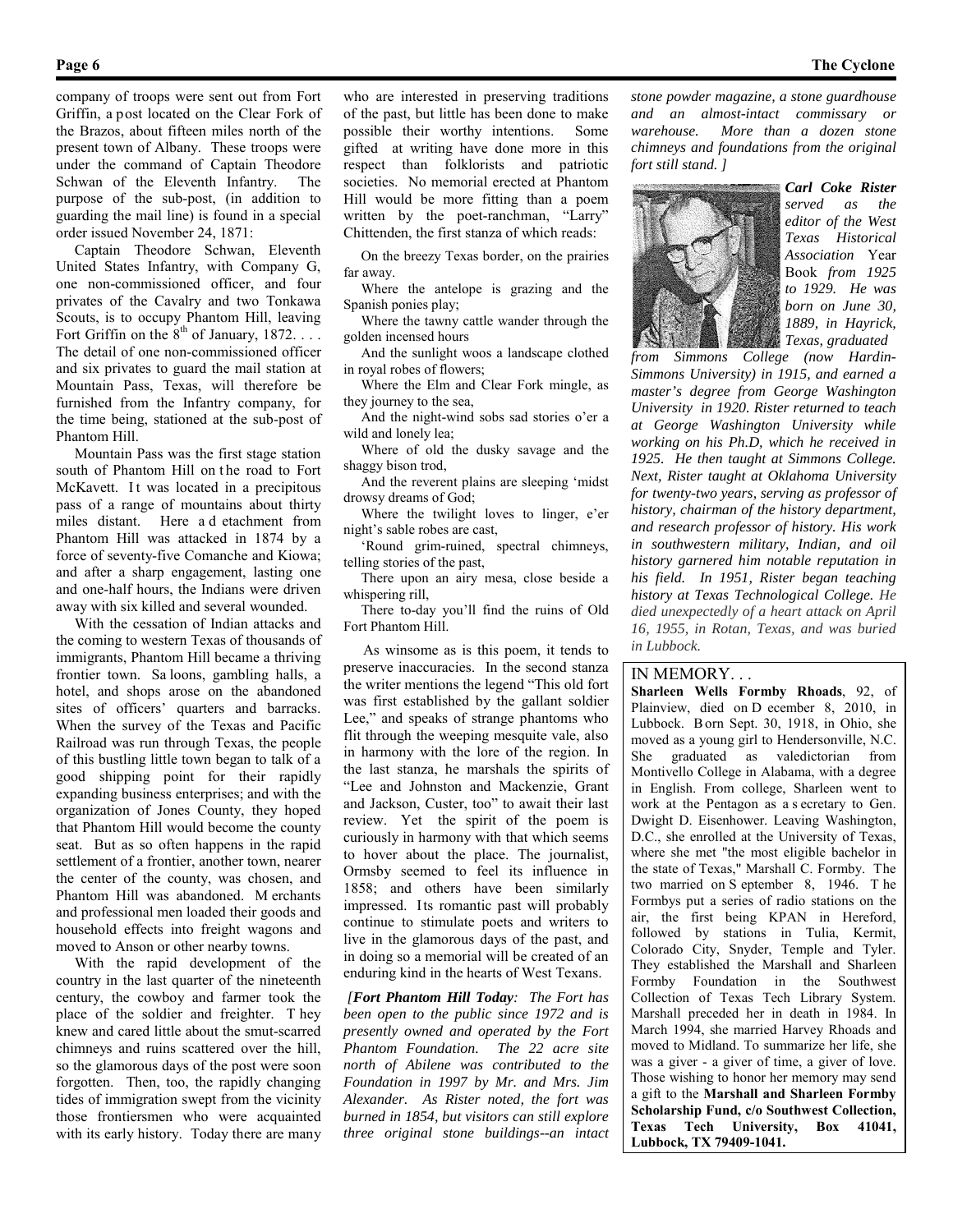### News Around West Texas



**Paul Carlson**, **Tom Crum**, and **Peggy Hardman** presented p apers at the joint WTHA session and the Center for Big Bend Studies in November 2010. **Bruce Glasrud**, Association Vice President presided. **Leland Turner** from Weatherford, Oklahoma presented in a separate session on the history and influence of Roy Orbison.

**Paul Carlson** and **Tom Crum'**s new book *Myth, Memory and Massacre: The Pease River Capture of Cynthia Ann Parker* was recently published by Texas Tech University Press. The book not only examines the recapture of Parker but also takes a critical look at how and why stories of the battle became legend.

**Ty Cashion**, Sam Houston State University history professor, has been named a recipient of the Distinguished Alumni Award at Austin College, his undergraduate alma mater. The award was presented at ceremonies on the college's campus on October 22, 2010.

Director of the Baylor College of Medicine [BCM] Archives, **JoAnn Pospisil**, participated in the *Texans Head to Foot* exhibit which can be seen at San Antonio's Institute of Texan Cultures until May 1. The exhibit features the hats and shoes of about 40 famous and inspiring Texans such as BCM's Dr. Michael DeBakey and also including George Strait, Ann Richards, Dr. Red Duke, Lady Bird Johnson, Michael Dell, Red McCombs, Joaquin Jackson, Dan Rather, and many more.

**The Fort Chadbourne Foundation** has published its first book, *Fort Chadbourne: A Military Post - A Family Heritage* by Ann Pate. There are two versions of the book available: a Leather Bound Collectors Limited Edition (100 copies) and a hard cover edition. Contact the foundation at 325-743-2555 or email  $\forall$ fortchad@taylortel.net $\triangleright$  for more information.

**Centennials:** The Crosbyton-South Plains Railroad opened on April 10, 1911, between Lubbock and Crosbyton. The line was purchased by the Santa Fe in 1915. The rails of the Santa Fe-controlled Pecos & Northern Texas Railway coming from Coleman reached the Augustus siding, about five miles south of Post on April 30, 1911. Tracks from Post arrived at Augustus the next day, May 1. R ail service was provided by construction forces in a limited manner until the line formally opened on December 1, 1911.

**Peggy Hardman** and **Robert Hall** will represent the West Texas Historical Associantion in a joint session for the New Mexico History Conference in Ruidoso on May 5-7, 2011. T hey will talk about new perspectives on the Bosque Redondo. The session will be chaired by **Bruce Glasrud**.



**Wes Sheffield with tombstone.**

The Marlow Museum, in Marlow, Oklahoma has exhibits placed by local residents, featuring local history and color. Many artifacts relating to the Marlow brothers and family are on display. Included is the contract signed by members of the family giving the rights to the movie "The Sons of Katie Elder," based on the story of the Marlow brothers. Visitors will also find the original tombstone of Alfred, Boone, and Lewellyn. The original 1889 Marlow Brothers headstone was moved from the Finis Cemetery, Jack County, TX , to the museum several years ago.

#### CALL FOR SUBMISSIONS:

 The CYCLONE invites submissions of short articles (500-750 words) about historic sites on pr ivate land or in out-of-the-way places. S hort articles about archeological digs or about activities at local museums or historical societies are also welcome. Photos are a plus.

#### UPCOMING EVENTS

*April 15-17, 2011.* **Center for the Advancement and Study of Early Texas Art (CASETA),** 9th Annual Symposium on Early Texas Art, Dallas.

*April 18-21, 2011.* **Week of the Young Child**, Panhandle-Plains Historical Museum, Canyon. Three to five-yearolds experience PPHM with role players, storytellers and hands-on activities. Each day has a theme: Monday is Nature Day, Tuesday is Indian Day, Wednesday is Cowboy Day and Thursday is Art Day. The themes expose the children to all the museum has to offer, but on their level. Kids move from station to station listening to stories, making crafts and participating in hands-on activities. Admission and programs are \$2 per child. Reservations are required. Chaperones and parents are free of charge. For reservations, call Millie at (806) 651-2249 or email mvanover@pphm.wtamu.edu. Reservations must be made by Wednesday, *April 13.* 

*April 20-23, 2011.* **Southwest/Texas Popular & A merican Culture Association Conference**, San Antonio.

*April 21-23, 2011.* **Texas Folklore Society** meeting, Embassy Suits, San Marcos, Texas. F or more information, consult the TFS website <www.texasfolkloresociety.org>

*April 30, 2011*. **Fort Concho Frontier Day**, San Angelo. Come and celebrate the region's agricultural and ranching heritage with special displays, exhibits, living history, pancake breakfast, 1800s Base Ball, booths for vendors and children's activities. There is no charge for this half-day event beyond the fee for the pancake breakfast.

*April 30, 2011.* **41st Annual Ranch Day,**  National Ranching Heritage Center, Lubbock, 10 a.m.–4 p.m. Learn about how life was sustained on the Plains. Assist in thatching a roof, building a log cabin and making mud bricks. O ther activities include: Chuck wagon food samples, horseback riding, pioneer crafts demonstrations and much more.

*July 23, 2011*. **National Cowboy Day at Fort Concho,** San Angelo. San Angelo and Fort Concho are celebrating the National Day of the Cowboy. To mark the event Fort Concho will host special programs & entertainment, living history demonstrations, and 1800s Base Ball.